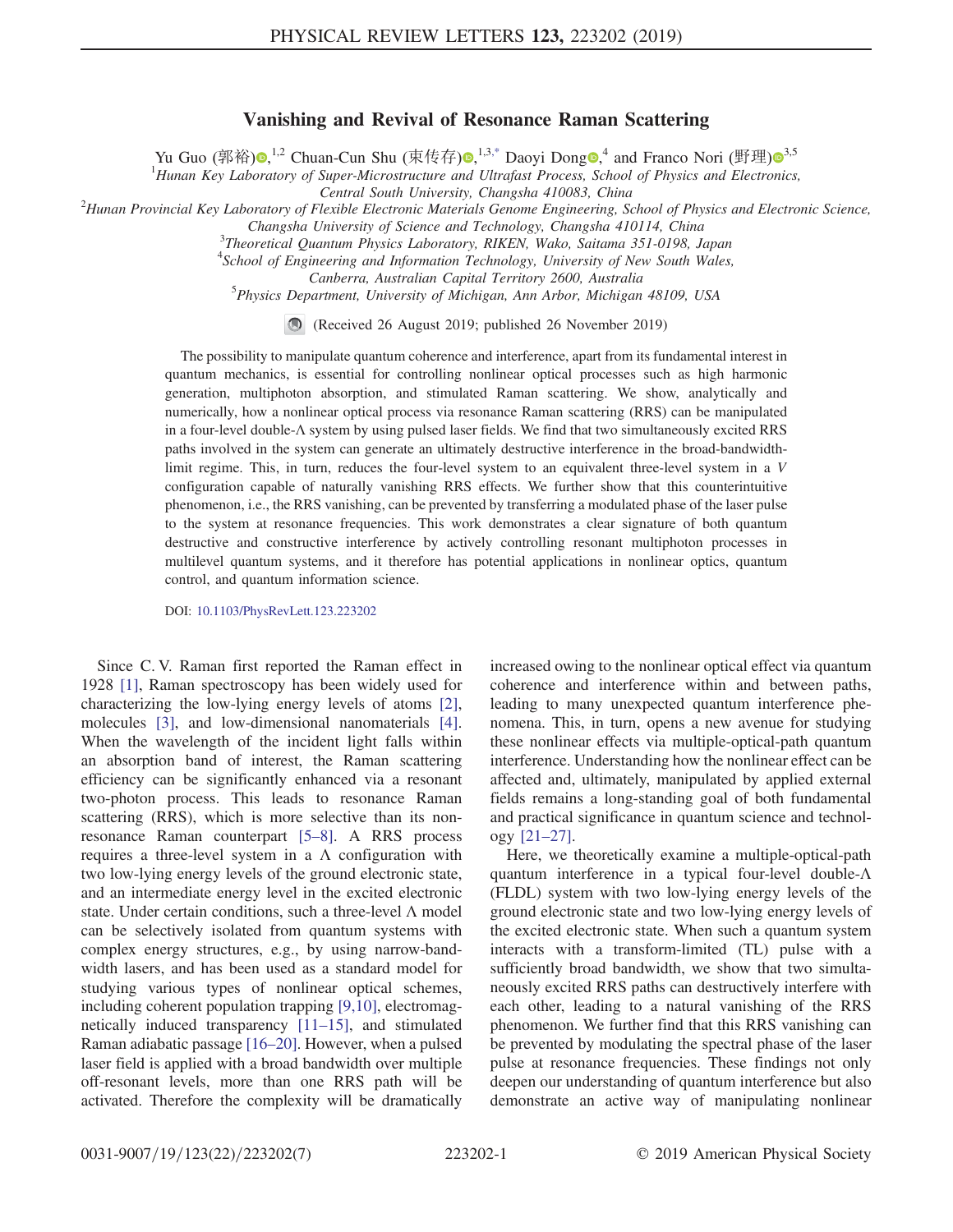<span id="page-1-0"></span>

FIG. 1. Schematic of laser-induced RRS in a four-level double- $\Lambda^{87}$ Rb atom. The system consists of the hyperfine levels  $F = 1$ and 2 of  $5^{2}S_{1/2}$  with  $\delta_1 = 6.8347$  GHz, and  $F' = 1$  and 2 of  $5^{2}P_{1/2}$ with  $\delta_2 = 0.816 56$  GHz. The four hyperfine levels are denoted by  $|1\rangle, |2\rangle, |3\rangle$ , and  $|4\rangle$ , and  $\Delta$  corresponds to the detuning of  $\omega_0$  to the transition frequency between states  $|1\rangle$  and  $|3\rangle$ .

optical processes in multilevel quantum systems, which is a topic of much current interest in quantum coherent control, quantum optics, and quantum information processing [\[28](#page-5-1)–35].

As a proof of principle, we consider a prototype system of an ultracold <sup>87</sup>Rb atom interacting with a pulsed laser field  $\mathcal{E}(t)$  for exciting the optical  $D_1$  $D_1$  transition; see Fig. 1, in which the system of Rb atoms is assumed to be in an ultracold dilute gas (e.g., via a magneto-optical trap [\[36,37\]](#page-5-2)) to eliminate the Doppler shift of the laser field. Because of the interaction of the nuclear angular momentum and the electronic total angular moment, a hyperfine structure occurs, generating the hyperfine levels  $F = 1$  and 2 of  $5^{2}S_{1/2}$ , with an energy split of  $\delta_{1} = 6.8347$  GHz, and the hyperfine levels  $F' = 1$  and 2 of  $5<sup>2</sup>P<sub>1/2</sub>$ , with an energy split of  $\delta_2 = 0.81656$  GHz. As indicated in Fig. [1,](#page-1-0) we use the states  $|1\rangle$ ,  $|2\rangle$ ,  $|3\rangle$ , and  $|4\rangle$  with energies  $E_1, E_2, E_3$ , and  $E_4$  to denote the four hyperfine levels, respectively. The evolution of the system from an initial time  $t_0$  to a given time  $t$  can be described by using the unitary operator  $U(t, t_0)$  with  $U(t_0, t_0) \equiv \mathbb{I}$ , and a solution of  $U(t, t_0)$  can be written as  $(h = 1)$ 

<span id="page-1-1"></span>
$$
U(t, t_0) = U(t_0, t_0) - i \int_{t_0}^t dt' H_I(t') U(t', t_0), \quad (1)
$$

where  $H_I(t) = \exp(iH_0t) [-\hat{\mu}\mathcal{E}(t)] \exp(-iH_0t)$  in the interaction picture, with  $\hat{H} = \sum_{i=1}^{4} |E_i(t)|$  and  $\mu =$ interaction picture, with  $\hat{H}_0 = \sum_{n=1}^4 |n\rangle E_n \langle n|$  and  $\mu_{nn'} = \frac{|\langle n'| \hat{u}|n\rangle}{\langle n'|n|n\rangle}$  as the matrix elements of the dipole operator  $\hat{u}$ . For  $\langle n'|\hat{\mu}|n\rangle$  as the matrix elements of the dipole operator  $\hat{\mu}$ . For an initial condition of  $|\psi(t_0)| = |1\rangle$  the time-dependent an initial condition of  $|\psi(t_0)|=1\rangle$ , the time-dependent

wave function reads  $|\psi(t)\rangle = U(t,t_0)|1\rangle$ . Note that the dipole-allowed transitions between magnetic sublevels  $m_F$ and  $m_{F}$  of the hyperfine levels F and F' obey the selection rule  $\Delta m_F = 0$  for a linearly polarized laser field. In our simulations, we consider the initial state  $|1\rangle$  in  $m_F = 1$ (which can be selected by using an optical pumping technique [\[38\]\)](#page-5-3), and therefore a FLDL configuration can be isolated from the full set of atomic transitions.

The FLDL system in Fig. [1](#page-1-0) includes two RRS paths from  $|1\rangle$  to  $|2\rangle$  through either  $|3\rangle$  or  $|4\rangle$ . By Magnus expanding  $U(t, t_0)$  to first order [\[39\],](#page-5-4) an analytic solution of a threelevel  $\Lambda$  system with states  $|1\rangle$ ,  $|2\rangle$ , and  $|m\rangle$  (m = 3 or 4) driven by a linearly polarized laser pulse  $\mathcal{E}(t)$  can be given by [\[40,41\]](#page-5-5)

<span id="page-1-2"></span>
$$
|\psi_{12m}^{(1)}(t)\rangle = \frac{|\theta_{2m}(t)|^2 + |\theta_{1m}(t)|^2 \cos[\theta_{12m}(t)]}{|\theta_{12m}(t)|^2}|1\rangle + \frac{\theta_{1m}(t)\theta_{2m}^*(t)}{|\theta_{12m}(t)|^2}[\cos\theta_{12m}(t) - 1]|2\rangle + \frac{i\theta_{1m}(t)\sin\theta(t)}{\theta_{12m}(t)}|m\rangle,
$$
(2)

where the complex field areas  $\theta_{1m}(t) = \mu_{1m} \int_0^t dt' \mathcal{E}(t') e^{-i\omega_{1m}t'}$ ,  $\theta_{2m}(t) = \mu_{2m} \int_0^t dt' \mathcal{E}(t') e^{-i\omega_{2m}t'}$ , and  $\theta_{1m2}(t) = \sqrt{|\theta_{1m}(t)|^2 + |\theta_{2m}(t)|^2}$ , with  $\omega_{1m} = (E_m - E_1)$ <br>and  $\omega_2 = (E_n - E_2)$  for a broad-bandwidth pulse with and  $\omega_{2m} = (E_m - E_2)$ . For a broad-bandwidth pulse with  $\Delta \omega > \delta_1$ , state  $|2\rangle$  is accessible via RRS. For a narrowbandwidth pulse with  $\Delta \omega \ll \delta_1$ , however, the three-level system reduces to a two-level system with  $|\psi_{1m}^{(1)}(t)\rangle = \cos[\theta(t)|1\rangle + i\sin[\theta(t)|1m\rangle]$  i.e.  $\theta(t) = \theta(t)$  without the  $cos[\theta(t)]|1\rangle + i sin[\theta(t)]|m\rangle$ , i.e.,  $\theta(t) = \theta_{1m}(t)$  without the RRS to  $|2\rangle$ .

To show the dependence of the RRS on  $\Delta\omega$ , we consider  $\mathcal{E}(t) = \text{Re}[(1/2\pi) \int_0^\infty A(\omega) e^{i[\phi(\omega) - \omega t]} d\omega], \text{ with spectral  
amplitude } A(\omega) = (A_1/\mu, \text{) exp}[(\omega - \omega)^2 / 2(\Delta \omega)^2]$ amplitude  $A(\omega) = (A_0/\mu_{1m}) \exp\left[\{-\frac{(\omega - \omega_0)^2}{2(\Delta \omega)^2}\right],$ <br>to excite a three-level system of  $|1\rangle$  |2) and  $|m\rangle$ . For this to excite a three-level system of  $|1\rangle$ ,  $|2\rangle$ , and  $|m\rangle$ . For this choice, the pulse area at  $t_f$ , i.e.,  $\theta_{1m}(t_f)$  [∝  $A(\omega_{1m})$ ], is independent of  $\Delta\omega$  for a given  $A_0$  at  $\omega_0 = \omega_{1m}$ . As an example, we demonstrate such excitations in a three-level system of  $|1\rangle$ ,  $|2\rangle$ , and  $|3\rangle$ , by excluding state  $|4\rangle$ , and numerically solve the corresponding equation [\(1\)](#page-1-1) to calculate the wave function  $|\psi_{123}(t)\rangle$ . Figures [2\(a\)](#page-2-0) and [2\(b\)](#page-2-0) show a comparison of the numerically (exactly) calculated populations  $P_n(t_f) = |\langle n | \psi_{123}(t_f) \rangle|^2$  with the analytically derived populations  $P_n^{(1)}(t_f) = |\langle n | \psi_{123}^{(1)}(t_f) \rangle|^2$  ( $n = 2, 3$ )<br>versus  $\Delta \omega$ . We choose  $A_n = \pi / 4$  and keep  $\phi(\omega) = 0$ . versus  $\Delta\omega$ . We choose  $A_0 = \pi/4$  and keep  $\phi(\omega) = 0$ , which, using Eq. [\(2\)](#page-1-2), will fix  $\theta_{13}(t_f) = \pi/4$  and lead to an equal population distribution between  $|1\rangle$  and  $|3\rangle$  in a narrow-bandwidth regime of  $\Delta \omega \ll \delta_1$ ; see Figs. [2\(a\)](#page-2-0) and  $2(b)$ . The quantum state transfer (QST) to  $|2\rangle$  appears in the three-level numerical (3LN) simulations as the bandwidth increases and asymptotically approaches a constant in the broad-bandwidth-limit regime, in good agreement with the three-level analytical (3LA) solutions.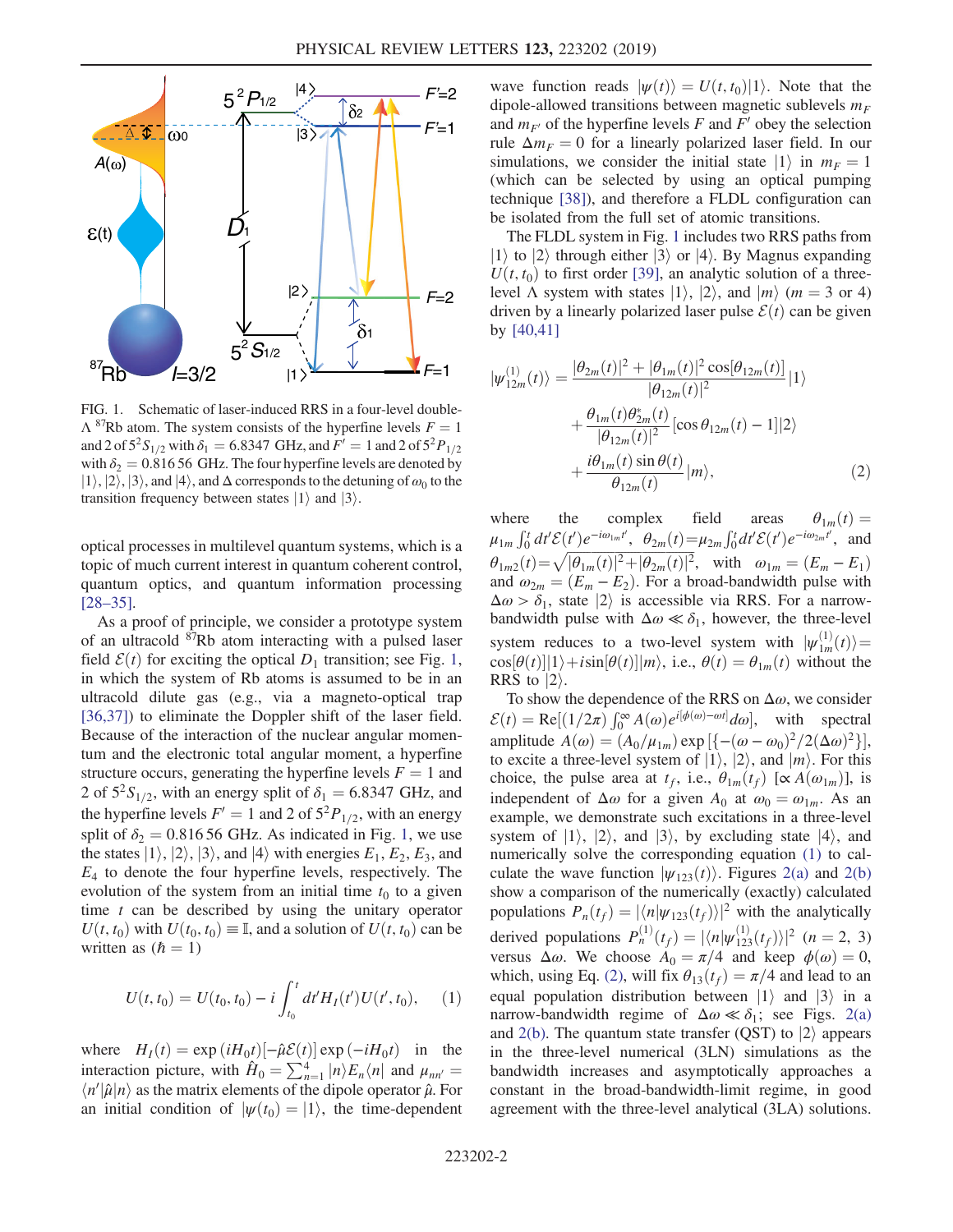<span id="page-2-0"></span>

FIG. 2. The presence of resonance Raman scattering in a threelevel  $\Lambda$  system. (a),(b) Final populations  $P_2(t_f)$  and  $P_3(t_f)$  versus  $\Delta\omega$  based on the three-level numerical (3LN) solutions at the resonant condition  $\Delta = 0$ , which are compared with the threelevel analytical (3LA) solutions. (c),(d) The dependence of  $P_2(t_f)$ and  $P_3(t_f)$  on both  $\Delta \omega$  and  $\Delta$ . The three-level  $\Lambda$  system used in simulations is shown in (a).

We further consider the effect of  $\Delta = \omega_0 - \omega_{13}$  on the RRS; see Figs. [2\(c\)](#page-2-0) and [2\(d\)](#page-2-0). The detuning hampers the QST efficiency to  $|2\rangle$ , whereas it remains visible in the region  $\Delta \omega > \Delta$ . We also examine the same simulations for another RRS path from  $|1\rangle$  to  $|2\rangle$  through  $|4\rangle$  by excluding  $|3\rangle$ , and we find results similar to those in Fig. [2](#page-2-0). These simulations strongly support the RRS presence in the three-level  $\Lambda$  system driven by a laser pulse with sufficiently broad bandwidths.

We now focus on the FLDL system by considering the two closely spaced states  $|3\rangle$  and  $|4\rangle$  connected to  $|1\rangle$  and  $|2\rangle$ . Figure [3\(a\)](#page-2-1) shows the dependence of  $P_2(t_f) =$  $|\langle 2|\psi(t_f)\rangle|^2$  on  $\Delta\omega$ , for which the wave function  $|\psi(t)\rangle$ is obtained by numerically solving Eq. [\(1\)](#page-1-1) with the FLDL model while using the same pulse as that in Fig. [2](#page-2-0).

<span id="page-2-1"></span>

FIG. 3. The vanishing of the resonance Raman scattering in the FLDL system. (a) The numerically calculated population  $P_2(t_f) = |\langle 2|\psi(t_f)\rangle|^2$  versus  $\Delta\omega$  at  $\Delta = 0$ . (Inset) The FLDL system used in the simulations. (b) The final population  $P_2(t_f)$ versus both  $\Delta\omega$  and  $\Delta$ .

Surprisingly, QST to  $|2\rangle$  reaches a maximal value of 0.15% only around  $\Delta \omega = 1.0\delta_1$  and then decreases to a value of  $\lt 10^{-4}$  in the broad-bandwidth-limit regime. Figure [3\(b\)](#page-2-1) shows the dependence of  $P_2(t_f)$  on both  $\Delta\omega$ and  $\Delta$ . The transition probability to  $|2\rangle$  still remains extremely small,  $\langle 10^{-4}$ , even for a larger detuning. This implies that the RRS to  $|2\rangle$  is significantly suppressed in the FLDL system.

We first analyze the pulse area theorem with Eq. [\(2\)](#page-1-2) to qualitatively understand the underlying mechanism in Fig. [3.](#page-2-1) Since the energy splitting between  $|3\rangle$  and  $|4\rangle$  is extremely small, the variations of the  $A(\omega)$  used at  $\omega_{1m}$  and  $\omega_{2m}$  can be ignored in the limit regime of  $\Delta \omega \gg \delta_1$ , i.e.,  $A(\omega_{13}) \approx A(\omega_{14})$  and  $A(\omega_{23}) \approx A(\omega_{24})$ . This implies that the values of  $\theta_{1m}(t_f)$  and  $\theta_{2m}(t_f)$  are determined by the values of  $\mu_{13}$ ,  $\mu_{23}$ ,  $\mu_{14}$ , and  $\mu_{24}$ . According to Refs. [\[42,43\]](#page-5-6), there is a geometrical structure of  $\mu_{13} = -\sqrt{1/3}\mu_{14}$ ,  $\mu_{23} = \mu_{14}$ , and  $\mu_{24} = \sqrt{1/3} \mu_{14}$ , leading to the relation  $\theta_{11}(t_1) \theta^*(t_1) \approx -\theta_{11}(t_1) \theta^*(t_1)$ . When the complex pulse  $\theta_{13}(t_f)\theta_{23}^*(t_f) \approx -\theta_{14}(t_f)\theta_{24}^*(t_f)$ . When the complex pulse areas further satisfy the condition  $|\theta_{132}(t_f)| \approx |\theta_{142}(t_f)|$ , the two simultaneously excited RRS processes cancel each other out by using the TL pulse.

To further gain insights into the RRS vanishing in Fig. [3](#page-2-1), we derive a pulse area theorem for the FLDL system driven by a pulsed field in the broad-bandwidth-limit regime (see the details in the Supplemental Material [\[44\]](#page-5-7)). The timedependent wave function of the system reads

<span id="page-2-2"></span>
$$
|\psi^{(1)}(t)\rangle = \cos[\theta(t)]|1\rangle + \frac{i\theta_1(t)}{2\theta(t)}\sin[\theta(t)]|3\rangle
$$

$$
+ \frac{i\sqrt{3}\theta_1(t)}{2\theta(t)}\sin[\theta(t)]|4\rangle,
$$
(3)

with  $\theta_1(t) = 2\theta_{13}(t)$  and  $\theta(t) = |\theta_1(t)|$ . The FLDL system is reduced into a three-level system in a V configuration without QST to  $|2\rangle$  at any time t, corresponding to the counterintuitive phenomenon of the RRS vanishing. Note that the derivation of Eq. [\(3\)](#page-2-2) does not require the strict condition  $|\theta_{132}(t_f)| \approx |\theta_{142}(t_f)|$  for generating the RRS vanishing. The analytical solution in Eq. [\(3\)](#page-2-2) is valid only in the broad-bandwidth-limit regime. In the narrow-bandwidth regime, however, the two RRS paths will be naturally closed, corresponding to a three-level V system, which has an analytical solution [\[40\]](#page-5-5)

<span id="page-2-3"></span>
$$
|\psi_{134}^{(1)}(t)\rangle = \cos[\theta(t)]|1\rangle + \frac{i\theta_{13}(t)}{\theta(t)}\sin[\theta(t)]|3\rangle
$$

$$
+\frac{i\theta_{14}(t)}{\theta(t)}\sin[\theta(t)]|4\rangle \tag{4}
$$

with  $\theta(t) = \sqrt{|\theta_{13}(t)|^2 + |\theta_{14}(t)|^2}$ . Clearly, the two three-<br>level solutions by Eqs. (3) and (4) contain different physical level solutions by Eqs. [\(3\)](#page-2-2) and [\(4\)](#page-2-3) contain different physical meanings, but it is interesting that Eq. [\(4\)](#page-2-3) is equivalent to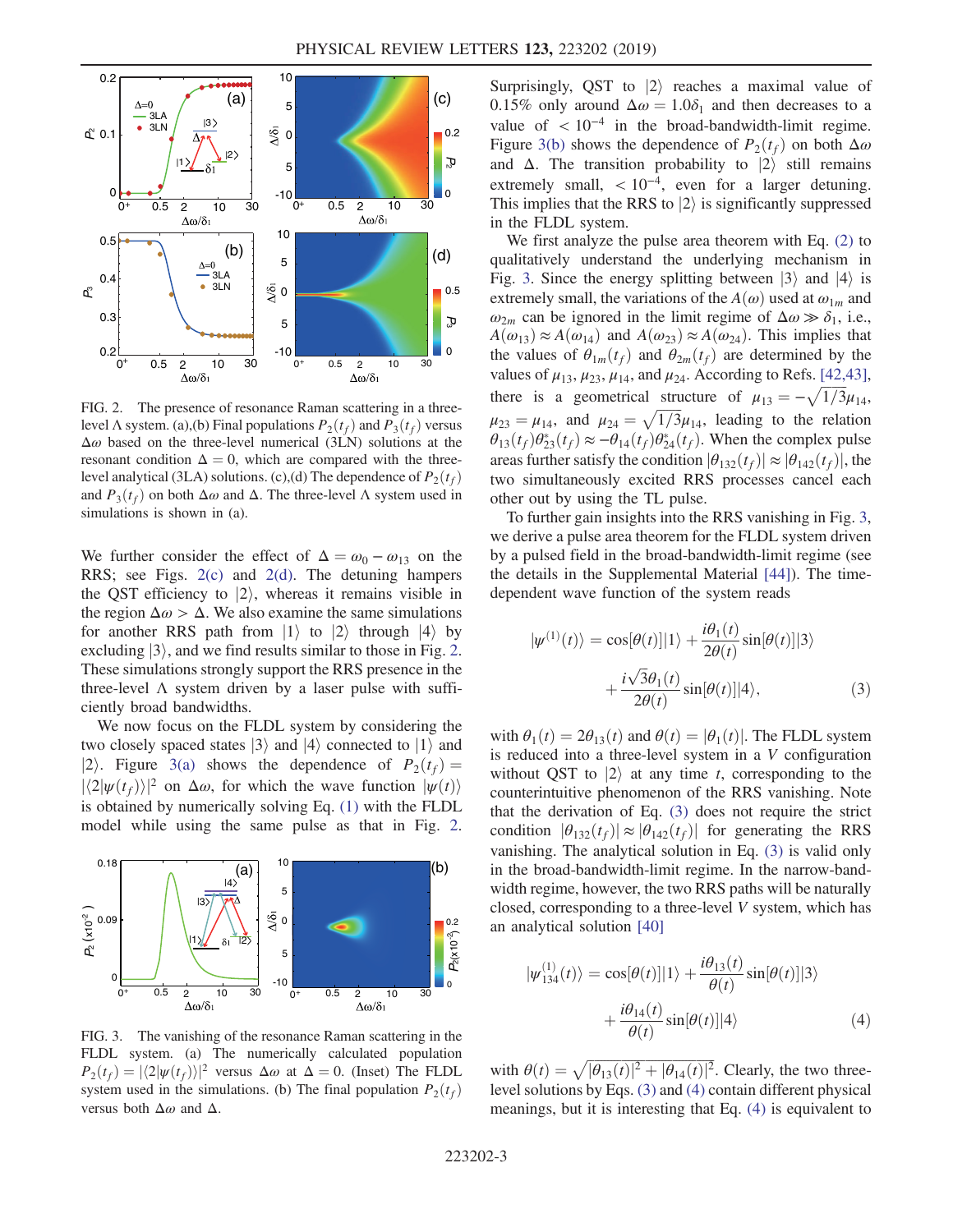<span id="page-3-0"></span>

FIG. 4. The vanishing of resonance Raman scattering in the FLDL system. (a),(b) The final populations  $P_3(t_f)$  and  $P_4(t_f)$ versus  $\Delta \omega$  at  $\Delta = 0$  based on the four-level numerical (4LN) solutions, which are compared with that by using the 3LA solutions. [Inset in (a)] The FLDL system and the equivalent three-level  $V$  system used in simulations.  $(c)$ , $(d)$  The calculated final populations  $P_3(t_f)$  and  $P_4(t_f)$  versus both  $\Delta \omega$  and  $\Delta$ .

Eq. [\(3\)](#page-2-2) in the broad-bandwidth-limit regime by inserting  $\omega_{13} = \omega_{14}$  into Eq. [\(4\).](#page-2-3) There is a pulse area theorem of  $\theta(t_f) = \pi/2$  [i.e.,  $\theta_{13}(t_f) = \pi/4$ ], capable of achieving a complete QST from  $|1\rangle$  to upper states with 25% in  $|3\rangle$ and 75% in  $|4\rangle$  (see the details in the Supplemental Material [\[44\]\)](#page-5-7).

Figure [4](#page-3-0) shows a comparison of the four-level numerical (4LN) simulations with the 3LA solutions by Eq. [\(4\)](#page-2-3) and plots the final populations in  $|3\rangle$  and  $|4\rangle$  versus  $\Delta\omega$  and  $\Delta$ . As can be seen from Figs. [4\(a\)](#page-3-0) and [4\(b\),](#page-3-0) the 4LN results can be reproduced with high precision by using the 3LA solutions. Both approaches converge to the theoretical values of  $P_3 = 25\%$  and  $P_4 = 75\%$ , in good agreement with the pulse area theorem by Eq. [\(3\)](#page-2-2). A slight difference can be attributed to the breakdown of  $A(\omega_{13}) \approx A(\omega_{14})$  and  $A(\omega_{23}) \approx A(\omega_{24})$  in the narrow-bandwidth regime. The dependence of  $P_3(t_f)$  and  $P_4(t_f)$  on both  $\Delta \omega$  and  $\Delta$  in Figs. [4\(c\)](#page-3-0) and [4\(d\)](#page-3-0) demonstrates that the RRS vanishing can be robustly observed in a broad region of  $(\Delta \omega, \Delta)$  in the FLDL system. The detuning only decreases the efficiency of the population transfer to  $|3\rangle$  and  $|4\rangle$ , but it does not destroy the RRS vanishing.

We finally present an approach to revive the RRS by modulating the sign of  $\theta_{13}(t_f)\theta_{23}^*(t_f)$  [or  $\theta_{14}(t_f)\theta_{24}^*(t_f)$ ] in Eq. [\(2\)](#page-1-2) so that both RRS paths can constructively interfere with each other. The direct application of a  $\pi$  phase shift at the resonance frequencies will lead to an infinitely long pulse. In order to reduce the computational cost, we instead apply a Gaussian phase function  $\phi(\omega) = a \exp[-(\omega - \frac{1}{2}a^2 + b\omega)]$  $(\omega_c)^2/2b^2$ , centered at  $\omega_c$  to a very small window of width

<span id="page-3-1"></span>

FIG. 5. The RRS revival in the FLDL system. (a) Schematic of a Gaussian phase modulation with a function  $\phi(\omega) =$  $a \exp[-(\omega - \omega_c)^2/2b^2]$  (orange) centered at  $\omega_c = \omega_{13}$  with a width of *h* in the broad-bandwidth-limit regime and of a width of  $b$  in the broad-bandwidth-limit regime, and of a Gaussian spectral amplitude  $A(\omega)$  (blue). (b) The corresponding final population  $P_2(t_f)$  versus the phase amplitude a from 0 to  $4\pi$ for two different widths of  $b = 0.3\delta_2$  (black line) and  $b = 0.5\delta_2$ (green line).

 $b < \delta_2$ , while fixing  $A(\omega)$  unchanged, as illustrated in Fig. [5\(a\)](#page-3-1). This corresponds to a coherent optical-phase modulation of nonlinear optical processes by using the current broad-bandwidth pulse shaping technique [\[45,46\]](#page-5-8), which has been successfully demonstrated in several seminal experiments [\[43,47\].](#page-5-9) Figure [5\(b\)](#page-3-1) shows a simulation of  $P_2(t_f)$  versus a from 0 to  $4\pi$  by setting  $\omega_c = \omega_{13}$ , which can invert the sign of  $\theta_{13}(t_f)\theta_{23}^*(t_f)$  with  $a = \pi$  while<br>keeping the sign of  $\theta_{13}(t_1)\theta_{13}^*(t_1)$  unchanged Two differkeeping the sign of  $\theta_{14}(t_f)\theta_{24}^*(t_f)$  unchanged. Two differ-<br>entividible of  $h = 0.3\delta$ , and  $0.5\delta$ , are examined for the case ent widths of  $b = 0.3\delta_2$  and  $0.5\delta_2$  are examined for the case of  $\Delta\omega \approx 23\delta_1$ , which can significantly prolong the shaped laser pulse with a length of  $(t_f - t_0) > 10$  ns. A clear dependence of  $P_2(t_f)$  on the phase amplitude appears with a maximum of  $P_2(t_f) = 0.4864$  at  $a = \pi$  for  $b = 0.3\delta_2$ , indicating that the RRS can be manipulated by modulating the spectral phase at resonance frequencies. This enhancement approach differs from Refs. [\[43,47\]](#page-5-9) by modulating the nonresonant spectral components of the pulses.

The RRS enhancements in Fig. [5\(b\)](#page-3-1) exhibit another maximum of  $P_2(t_f) = 0.4955$  at  $a = 3.1\pi$  with a small shift from  $3\pi$ . All maximums become slightly higher than 0.4752 by directly inverting the sign of  $\mu_{13}$  and do not decrease to the minimum exactly at  $2\pi$  and  $4\pi$ . These differences imply that the Gaussian phase with a width also modulates the spectral components around  $\omega_{13}$ , leading to the interference of RRS with the detuned RRS. As a result, the RRS manipulation via this Gaussian phase modulation depends on the actual width of the phase function. A broad width of phase function with  $b = 0.5\delta_2$  increases the enhancement in Fig. [5\(b\)](#page-3-1), indicating that the deturned-RRS paths play roles and constructively interfere with the RRS paths.

In summary, we theoretically examined a nonlinear optical effect via multiple-optical-path quantum interference in a FLDL <sup>87</sup>Rb at ultracold temperatures. We found that a robust phenomenon of the RRS vanishing can be generated by using a TL pulse in the broad-bandwidth-limit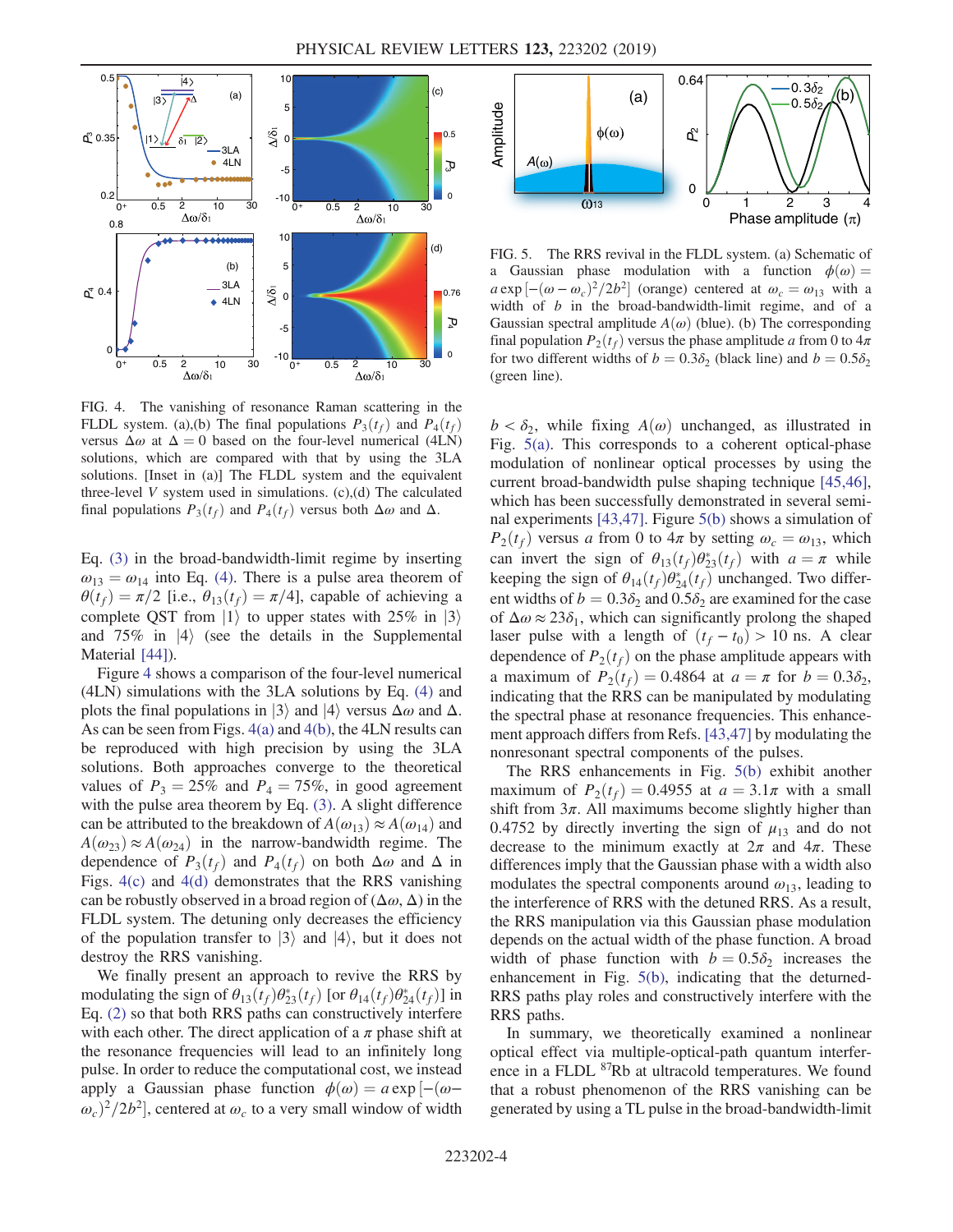regime. By transferring a modulated spectral phase of the laser pulse onto the system, we demonstrated that this counterintuitive phenomenon of the RRS vanishing could be prevented, leading to the RRS revival. This work provides a clear signature of both destructive and constructive interference toward ultimately manipulating resonant multiphoton optical processes in ultracold <sup>87</sup>Rb atoms.

Ultracold <sup>87</sup>Rb was the first and is the most popular atom for making Bose-Einstein condensates. This atom with excellent sensitivity is also studied for atomic clocks [\[48\]](#page-5-10), quantum Raman memory [\[49\],](#page-5-11) quantum sensors [\[50\]](#page-5-12), quantum gate [\[51\]](#page-5-13), and atom interferometers [\[52\]](#page-5-14). Our results contribute a new physical phenomenon to <sup>87</sup>Rb and stimulated Raman scattering for exploiting nonlinear optical effects. The RRS vanishing within the present model requires the complex field areas to satisfy the condition  $\theta_{13}(t_f)\theta_{23}^*(t_f) \approx -\theta_{14}(t_f)\theta_{24}^*(t_f)$  in the broad-bandwidth-<br>limit regime. According to Bef. [42], this condition is limit regime. According to Ref. [\[42\],](#page-5-6) this condition is generally applicable to  ${}^{87}Rb$  (as well as to other alkali metal atoms) initially in a pure  $m_F$  magnetic sublevel. It implies that the RRS vanishing also occurs for the system initially in a hyperfine level  $F$  (in the absence of optical pumping). For a quantum system without the dipole relation as  ${}^{87}Rb$ atom, an optimized spectral phase could be designed to either suppress or enhance the RRS processes [\[53](#page-6-0)–56]. Since atomic and optical physics can also be demonstrated in artificial quantum systems such as superconducting circuits [\[57,58\],](#page-6-1) and charged nitrogen or silicon vacancy center in diamond [59–[61\],](#page-6-2) we expect that this RRS manipulation can be applied to solid-state systems with potential applications to quantum information and quantum computing science [\[62](#page-6-3)–66].

This work was supported in part by the National Natural Science Foundation of China (NSFC) under Grants No. 61973317 and No. 61828303, and by the Australian Research Council's Discovery Projects Funding Scheme under Project No. DP190101566. D. D. is supported in part by the U.S. Office of Naval Research Global under Grant No. N62909-19-1-2129. F. N. is supported in part by the MURI Center for Dynamic Magneto-Optics via the Air Force Office of Scientific Research (AFOSR) (Grant No. FA9550-14-1-0040), Army Research Office (ARO) (Grant No. W911NF-18-1-0358), Asian Office of Aerospace Research and Development (AOARD) (Grant No. FA2386-18-1-4045), Japan Science and Technology Agency (JST) (via the Q-LEAP program, and CREST Grant No. JPMJCR1676), Japan Society for the Promotion of Science (JSPS) (JSPS-RFBR Grant No. 17-52-50023, and JSPS-FWO Grant No. VS.059.18N), the RIKEN-AIST Challenge Research Fund, the FQXi Foundation, and the NTT PHI labs. C.-C. S. acknowledges the support and hospitality provided by RIKEN during his visit.

<span id="page-4-0"></span>[\\*](#page-0-0) cc.shu@csu.edu.cn

- <span id="page-4-1"></span>[1] C. V. Raman and K. S. Krishnan, A new type of secondary radiation, [Nature \(London\)](https://doi.org/10.1038/121501c0) 121, 501 (1928).
- <span id="page-4-2"></span>[2] C. Solaro, S. Meyer, K. Fisher, M. V. DePalatis, and M. Drewsen, Direct Frequency-Comb-Driven Raman Transitions in the Terahertz Range, [Phys. Rev. Lett.](https://doi.org/10.1103/PhysRevLett.120.253601) 120, 253601 [\(2018\).](https://doi.org/10.1103/PhysRevLett.120.253601)
- <span id="page-4-3"></span>[3] S. C. Epstein, A. R. Huff, E. S. Winesett, C. H. Londergan, and L. K. Charkoudian, Tracking carrier protein motions with Raman spectroscopy, [Nat. Commun.](https://doi.org/10.1038/s41467-019-10184-2) 10, 2227 [\(2019\).](https://doi.org/10.1038/s41467-019-10184-2)
- <span id="page-4-4"></span>[4] A. Eckmann, A. Felten, A. Mishchenko, L. Britnell, R. Krupke, K. S. Novoselov, and C. Casiraghi, Probing the nature of defects in graphene by Raman spectroscopy, [Nano](https://doi.org/10.1021/nl300901a) Lett. **12**[, 3925 \(2012\)](https://doi.org/10.1021/nl300901a).
- <span id="page-4-5"></span>[5] J. R. Simpson, O. Roslyak, J. G. Duque, E. H. Hároz, J. J. Crochet, H. Telg, A. Piryatinski, A. Walker, and S. K. Doorn, Resonance Raman signature of intertube excitons in compositionally-defined carbon nanotube bundles, [Nat.](https://doi.org/10.1038/s41467-018-03057-7) Commun. 9[, 637 \(2018\).](https://doi.org/10.1038/s41467-018-03057-7)
- [6] E. V. Efremov, F. Ariese, and C. Gooijer, Achievements in resonance Raman spectroscopy: Review of a technique with a distinct analytical chemistry potential, [Anal. Chim. Acta](https://doi.org/10.1016/j.aca.2007.11.006) 606[, 119 \(2008\)](https://doi.org/10.1016/j.aca.2007.11.006).
- [7] J. G. Duque, H. Telg, H. Chen, A. K. Swan, A. P. Shreve, X. Tu, M. Zheng, and S. K. Doorn, Quantum Interference Between the Third and Fourth Exciton States in Semiconducting Carbon Nanotubes Using Resonance Raman Spectroscopy, Phys. Rev. Lett. 108[, 117404 \(2012\).](https://doi.org/10.1103/PhysRevLett.108.117404)
- [8] A. Materny, T. Chen, A. Vierheilig, and W. Kiefer, A review on linear and non-linear resonance Raman spectroscopy of the conjugated system polydiacetylene, [J. Raman Spectrosc.](https://doi.org/10.1002/jrs.716) 32[, 425 \(2001\).](https://doi.org/10.1002/jrs.716)
- <span id="page-4-6"></span>[9] P. Jamonneau, G. Hétet, A. Dréau, J.-F. Roch, and V. Jacques, Coherent Population Trapping of a Single Nuclear Spin Under Ambient Conditions, [Phys. Rev. Lett.](https://doi.org/10.1103/PhysRevLett.116.043603) 116, [043603 \(2016\).](https://doi.org/10.1103/PhysRevLett.116.043603)
- [10] A. Donarini, M. Niklas, M. Schafberger, N. Paradiso, C. Strunk, and M. Grifoni, Coherent population trapping by dark state formation in a carbon nanotube quantum dot, [Nat.](https://doi.org/10.1038/s41467-018-08112-x) Commun. 10[, 381 \(2019\).](https://doi.org/10.1038/s41467-018-08112-x)
- <span id="page-4-7"></span>[11] M. Fleischhauer, A. Imamoglu, and J. P. Marangos, Electromagnetically induced transparency: Optics in coherent media, [Rev. Mod. Phys.](https://doi.org/10.1103/RevModPhys.77.633) 77, 633 (2005).
- [12] Y. Guo, L. Zhou, L. M. Kuang, and C. P. Sun, Magnetooptical Stern-Gerlach effect in an atomic ensemble, [Phys.](https://doi.org/10.1103/PhysRevA.78.013833) Rev. A 78[, 013833 \(2008\)](https://doi.org/10.1103/PhysRevA.78.013833).
- [13] B. Peng, S. K. Ozdemir, W. Chen, F. Nori, and L. Yang, What is and what is not electromagnetically induced transparency in whispering-gallery microcavities, [Nat. Commun.](https://doi.org/10.1038/ncomms6082) 5[, 5082 \(2014\).](https://doi.org/10.1038/ncomms6082)
- [14] X. Gu, S. N. Huai, F. Nori, and Y. X. Liu, Polariton states in circuit QED for electromagnetically induced transparency, Phys. Rev. A 93[, 063827 \(2016\)](https://doi.org/10.1103/PhysRevA.93.063827).
- [15] J. Long, H. S. Ku, X. Wu, X. Gu, R. E. Lake, M. Bal, Y.-X. Liu, and D. P. Pappas, Electromagnetically Induced Transparency in Circuit Quantum Electrodynamics with Nested Polariton States, Phys. Rev. Lett. 120[, 083602 \(2018\).](https://doi.org/10.1103/PhysRevLett.120.083602)
- <span id="page-4-8"></span>[16] L. F. Wei, J. R. Johansson, L. X. Cen, S. Ashhab, and F. Nori, Controllable Coherent Population Transfers in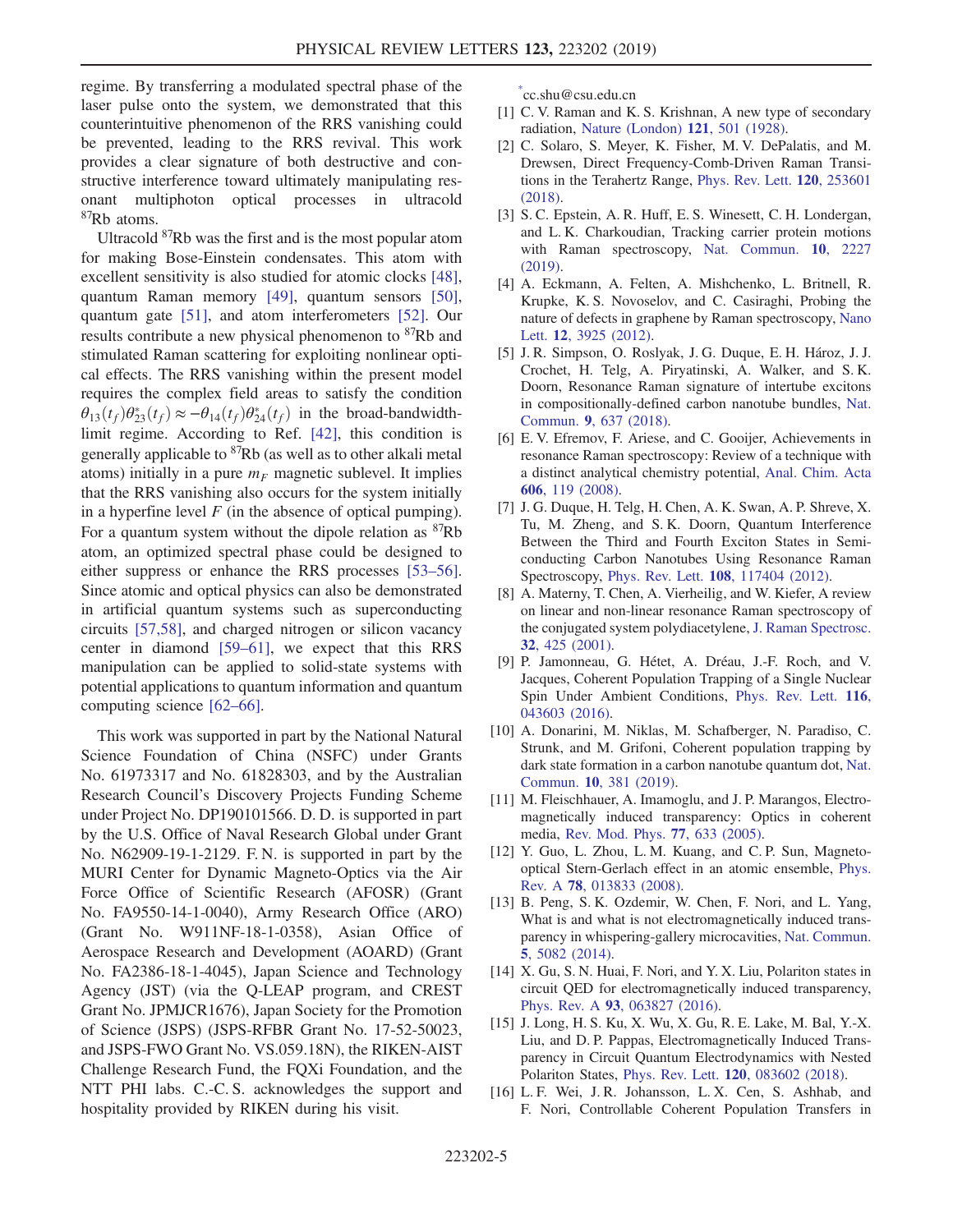Superconducting Qubits for Quantum Computing, [Phys.](https://doi.org/10.1103/PhysRevLett.100.113601) Rev. Lett. 100[, 113601 \(2008\).](https://doi.org/10.1103/PhysRevLett.100.113601)

- [17] G. Falci, P. G. Di Stefano, A. Ridolfo, A. D'Arrigo, G. S. Paraoanu, and E. Paladino, Advances in quantum control of three-level superconducting circuit architectures, [Fortschr.](https://doi.org/10.1002/prop.201600077) Phys. 65[, P1600077 \(2017\)](https://doi.org/10.1002/prop.201600077).
- [18] C.-C. Shu, J. Yu, K.-J. Yuan, W.-H. Hu, J. Yang, and S.-L. Cong, Stimulated Raman adiabatic passage in molecular electronic states, Phys. Rev. A 79[, 023418 \(2009\)](https://doi.org/10.1103/PhysRevA.79.023418).
- [19] K. S. Kumar, A. Vepsäläinen, S. Danilin, and G. S. Paraoanu, Stimulated Raman adiabatic passage in a threelevel superconducting circuit, [Nat. Commun.](https://doi.org/10.1038/ncomms10628) 7, 10628 [\(2016\).](https://doi.org/10.1038/ncomms10628)
- [20] N. V. Vitanov, A. A. Rangelov, B. W. Shore, and K. Bergmann, Stimulated Raman adiabatic passage in physics, chemistry, and beyond, [Rev. Mod. Phys.](https://doi.org/10.1103/RevModPhys.89.015006) 89, 015006 (2017).
- <span id="page-5-0"></span>[21] M. Shapiro and P. Brumer, Coherent control of atomic, molecular, and electronic processes, [Adv. At. Mol. Opt.](https://doi.org/10.1016/S1049-250X(08)60189-5) Phys. 42[, 287 \(2000\).](https://doi.org/10.1016/S1049-250X(08)60189-5)
- [22] M. Dantus, Coherent nonlinear spectroscopy: From femtosecond dynamics to control, [Annu. Rev. Phys. Chem.](https://doi.org/10.1146/annurev.physchem.52.1.639) 52, [639 \(2001\)](https://doi.org/10.1146/annurev.physchem.52.1.639).
- [23] Y. Silberberg, Quantum coherent control for nonlinear spectroscopy and microscopy, [Annu. Rev. Phys. Chem.](https://doi.org/10.1146/annurev.physchem.040808.090427) 60[, 277 \(2009\).](https://doi.org/10.1146/annurev.physchem.040808.090427)
- [24] J. D. Pritchard, K. J. Weatherill, and C. S. Adams, Nonlinear optics using cold Rydberg atoms, [Annu. Rev. Cold At. Mol.](https://doi.org/10.1142/9789814440400_0008) 1[, 301 \(2013\).](https://doi.org/10.1142/9789814440400_0008)
- [25] Z.L. Xiang, S. Ashhab, J.Q. You, and F. Nori, Hybrid quantum circuits: Superconducting circuits interacting with other quantum systems, [Rev. Mod. Phys.](https://doi.org/10.1103/RevModPhys.85.623) 85, 623 (2013).
- [26] S. J. Glaser, U. Boscain, T. Calarco, C. P. Koch, W. Köckenberger, R. Kosloff, I. Kuprov, B. Luy, S. Schirmer, T. Schulte-Herbrüggen, D. Sugny, and F. K. Wilhelm, Training Schrödinger's cat: quantum optimal control, [Eur. Phys. J. D](https://doi.org/10.1140/epjd/e2015-60464-1) 69[, 279 \(2015\).](https://doi.org/10.1140/epjd/e2015-60464-1)
- [27] J. Zhang, Y. X. Liu, R. B. Wu, K. Jacobs, and F. Nori, Quantum feedback: theory, experiments, and applications, [Phys. Rep.](https://doi.org/10.1016/j.physrep.2017.02.003) 679, 1 (2017).
- <span id="page-5-1"></span>[28] A. C. Han and M. Shapiro, Linear Response in the Strong Field Domain, Phys. Rev. Lett. 108[, 183002 \(2012\).](https://doi.org/10.1103/PhysRevLett.108.183002)
- [29] A. Konar, V. V. Lozovoy, and M. Dantus, Solvation stokesshift dynamics studied by chirped femtosecond laser pulses, [J. Phys. Chem. Lett.](https://doi.org/10.1021/jz300761x) 3, 2458 (2012).
- [30] A. J. Traverso, B. Hokr, Z. Yi, L. Yuan, S. Yamaguchi, M. O. Scully, and V. V. Yakovlev, Two-Photon Infrared Resonance can Enhance Coherent Raman Scattering, [Phys.](https://doi.org/10.1103/PhysRevLett.120.063602) Rev. Lett. 120[, 063602 \(2018\).](https://doi.org/10.1103/PhysRevLett.120.063602)
- [31] X. Gu, A. F. Kockum, A. Miranowicz, Y. X. Liu, and F. Nori, Microwave photonics with superconducting quantum circuits, [Phys. Rep.](https://doi.org/10.1016/j.physrep.2017.10.002) 718–719, 1 (2017).
- [32] A. F. Kockum, A. Miranowicz, V. Macrì, S. Savasta, and F. Nori, Deterministic quantum nonlinear optics with single atoms and virtual photons, Phys. Rev. A 95[, 063849 \(2017\).](https://doi.org/10.1103/PhysRevA.95.063849)
- [33] K. Wilma, C.-C. Shu, U. Scherf, and R. Hildner, Visualizing hidden ultrafast processes in individual molecules by singlepulse coherent control, [J. Am. Chem. Soc.](https://doi.org/10.1021/jacs.8b08674) 140, 15329 [\(2018\).](https://doi.org/10.1021/jacs.8b08674)
- [34] L. Liu, D.-C. Zhang, H. Yang, Y.-X. Liu, J. Nan, J. Rui, B. Zhao, and J.-W. Pan, Observation of Interference Between

Resonant and Detuned Stirap in the Adiabatic Creation of <sup>23</sup>Na<sup>40</sup>K Molecules, [Phys. Rev. Lett.](https://doi.org/10.1103/PhysRevLett.122.253201) 122, 253201 [\(2019\).](https://doi.org/10.1103/PhysRevLett.122.253201)

- [35] C.-H. Wu, C.-K. Liu, Y.-C. Chen, and C.-S. Chuu, Revival of Quantum Interference by Modulating the Biphotons, Phys. Rev. Lett. 123[, 143601 \(2019\).](https://doi.org/10.1103/PhysRevLett.123.143601)
- <span id="page-5-2"></span>[36] E.L. Raab, M. Prentiss, A. Cable, S. Chu, and D.E. Pritchard, Trapping of Neutral Sodium Atoms with Radiation Pressure, [Phys. Rev. Lett.](https://doi.org/10.1103/PhysRevLett.59.2631) 59, 2631 (1987).
- [37] A. Marian, M. C. Stowe, J. R. Lawall, D. Felinto, and J. Ye, United time-frequency spectroscopy for dynamics and global structure, Science 306[, 2063 \(2004\)](https://doi.org/10.1126/science.1105660).
- <span id="page-5-3"></span>[38] W. Happer, Optical pumping, [Rev. Mod. Phys.](https://doi.org/10.1103/RevModPhys.44.169) 44, 169 [\(1972\).](https://doi.org/10.1103/RevModPhys.44.169)
- <span id="page-5-4"></span>[39] S. Blanes, F. Casas, J. A. Oteo, and J. Ros, The Magnus expansion and some of its applications, [Phys. Rep.](https://doi.org/10.1016/j.physrep.2008.11.001) 470, 151 [\(2009\).](https://doi.org/10.1016/j.physrep.2008.11.001)
- <span id="page-5-5"></span>[40] G. Shchedrin, C. O'Brien, Y. Rostovtsev, and M. O. Scully, Analytic solution and pulse area theorem for three-level atoms, Phys. Rev. A 92[, 063815 \(2015\).](https://doi.org/10.1103/PhysRevA.92.063815)
- [41] Y. Guo, X. B. Luo, S. Ma, and C.-C. Shu, All-optical generation of quantum entangled state with strict constrained ultrafast laser pulses, [Phys. Rev. A](https://doi.org/10.1103/PhysRevA.100.023409) 100, 023409 [\(2019\).](https://doi.org/10.1103/PhysRevA.100.023409)
- <span id="page-5-6"></span>[42] D. A. Steck, Rubidium 87 D Line Data, [http://steck.us/](http://steck.us/alkalidata/rubidium87numbers.pdf) [alkalidata/rubidium87numbers.pdf](http://steck.us/alkalidata/rubidium87numbers.pdf).
- <span id="page-5-9"></span>[43] M. C. Stowe, A. Pe'er, and J. Ye, Control of Four-Level Quantum Coherence via Discrete Specral Shaping of an Optical Frequency Comb, [Phys. Rev. Lett.](https://doi.org/10.1103/PhysRevLett.100.203001) 100, 203001 [\(2008\).](https://doi.org/10.1103/PhysRevLett.100.203001)
- <span id="page-5-7"></span>[44] See Supplemental Material at [http://link.aps.org/](http://link.aps.org/supplemental/10.1103/PhysRevLett.123.223202) [supplemental/10.1103/PhysRevLett.123.223202](http://link.aps.org/supplemental/10.1103/PhysRevLett.123.223202) for the technical details for deriving Eq. (3) and the pulse area theorem for analyzing Fig. 4 in the main text.
- <span id="page-5-8"></span>[45] A. Monmayrant, S. Weber, and B. Chatel, A newcomer's guide to ultrashort pulse shaping and characterization, J. Phys. B 43[, 103001 \(2010\)](https://doi.org/10.1088/0953-4075/43/10/103001).
- [46] A. M. Weiner, Femtosecond pulse shaping using spatial light modulators, [Rev. Sci. Instrum.](https://doi.org/10.1063/1.1150614) 71, 1929 (2000).
- [47] N. Dudovich, B. Dayan, S. M. Gallagher Faeder, and Y. Silberberg, Transform-Limited Pulses are not Optimal for Resonant Multiphoton Transitions, [Phys. Rev. Lett.](https://doi.org/10.1103/PhysRevLett.86.47) 86, 47 [\(2001\).](https://doi.org/10.1103/PhysRevLett.86.47)
- <span id="page-5-10"></span>[48] L. Liu, D.-S. Lü, and Y.-Z. Wang, In-orbit operation of an atomic clock based on laser-cooled <sup>87</sup>Rb atoms, [Nat.](https://doi.org/10.1038/s41467-018-05219-z) Commun. 9[, 2760 \(2018\).](https://doi.org/10.1038/s41467-018-05219-z)
- <span id="page-5-11"></span>[49] A. G. Radnaev, Y. O. Dudin, R. Zhao, H. H. Jen, S. D. Jenkins, A. Kuzmich, and T. A. B. Kennedy, A quantum memory with telecom-wavelength conversion, [Nat. Phys.](https://doi.org/10.1038/nphys1773) 6, [894 \(2010\)](https://doi.org/10.1038/nphys1773).
- <span id="page-5-12"></span>[50] X. Alauze, A. Bonnin, C. Solaro, and F. P. D. Santos, A trapped ultracold atom force sensor with a  $\mu$ m-scale spatial resolution, New J. Phys. 20[, 083014 \(2018\).](https://doi.org/10.1088/1367-2630/aad716)
- <span id="page-5-13"></span>[51] Y. Zeng, P. Xu, X.-D. He, Y.-Y. Liu, M. Liu, J. Wang, D. J. Papoular, G. V. Shlyapnikov, and M.-S. Zhan, Entangling two Individual Atoms of Different Isotopes via Rydberg Blockade, Phys. Rev. Lett. 119[, 160502 \(2017\)](https://doi.org/10.1103/PhysRevLett.119.160502).
- <span id="page-5-14"></span>[52] L. Zhou, S.-T. Long, B. Tang, X. Chen, F. Gao, W.-C. Peng, W.-T. Duan, J.-Q. Zhong, Z.-Y. Xiong, J. Wang, Y.-Z. Zhang, and M.-S. Zhan, Test of Equivalence Principle at